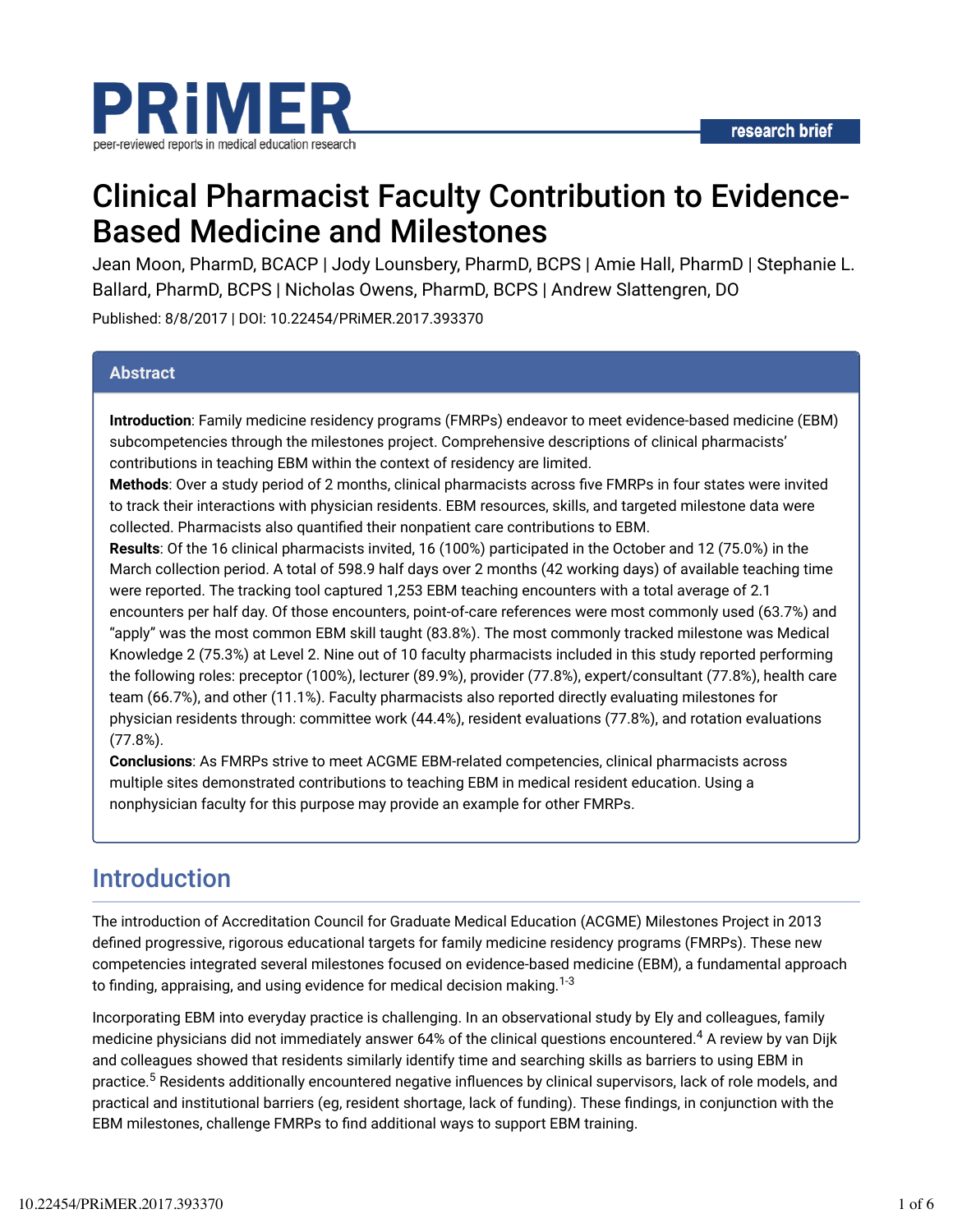Pharmacists teach in approximately 30% of FMRPs, serving in various roles such as clinical resources, patient care providers, preceptors, evaluators, and program administrators.<sup>6-14</sup> Understanding how pharmacist faculty contribute to teaching EBM within FMRPs may provide examples to other FMRPs, while further defining the pharmacist faculty role.<sup>11,15</sup> The aim of this project is to quantify pharmacist teaching and evaluation of EBM in the context of the ACGME Milestones across multiple FMRPs.

# **Methods**

### *Participating Sites*

Five FMRPs, with integrated pharmacists and within four health systems across the country, participated in this project. This included pharmacists across five inpatient and seven outpatient sites, with ten faculty and six resident pharmacists.

### *Data Collection*

A tracking tool was developed and piloted for usability to capture pharmacist EBM teaching encounters occurring during patient care. Published work by pharmacist faculty was reviewed and the tracking tool was created.<sup>11</sup> Since both pharmacy residents and faculty are integrated into patient care delivery within these sites, each tracked their teaching encounters. Furthermore, pharmacy residents in FMRPs have the added responsibility to provide interprofessional teaching, and were included in this portion of the data collection. The tool tracked the evidence source and the EBM skill taught to the resident. ACGME subcompetencies with specific levels were also targeted. Pharmacists entered data into an internet-based survey instrument (Qualtrics, Provo, UT). Data collection occurred over two month-long periods (October 2014 and March 2015).

### *Interview Survey*

Pharmacist faculty were surveyed to collect the other EBM contributions occurring outside of direct patient care.<sup>17</sup> Pharmacist faculty recorded their roles, approximation of effort, funding for position, and clinical and educational services provided that contribute to EBM. The survey was delivered via an internet-based survey instrument (Qualtrics, Provo, UT) in March 2015.

### *Data Analysis*

All statistical analysis was conducted using SAS 9.3 (SAS Institute Inc., Cary, NC). Data from the interview survey were examined for recurring themes. Differences of greater than 10% were determined to be relevant. The project was reviewed and approved by the Institutional Review Boards at Spartanburg Regional Healthcare System, and determined to be exempt from review at Mercy Medical Center and St Luke's Hospital, the University of Minnesota, and the University of Pittsburgh.

## **Results**

### *EBM Encounters*

Clinical pharmacists reported being available for a total of 598.8 half days over a 2-month period (42 working days). Specifically, 16 (100%) pharmacists in October and 12 (75.0%) in March reported having available teaching time. A total of 1,253 EBM teaching encounters (mean 2.1 per half day) were captured (Table 1). Table 2 shows Level 2 was the most frequent set of milestones taught.

Graduate year 2 (G2) learners were more associated with the EBM skill "ask" (35.2%) than their graduate year 1 (G1) (19.7%) and graduate year 3 (G3) (22.0%) colleagues. Pharmacists taught the Medical Knowledge-2 (MK-2) subcompetency Level 3 set of milestones less frequently to G2 (28.4%) compared to G1 (37.6%) or G3 (38.1%) learners.

### *Interview Survey*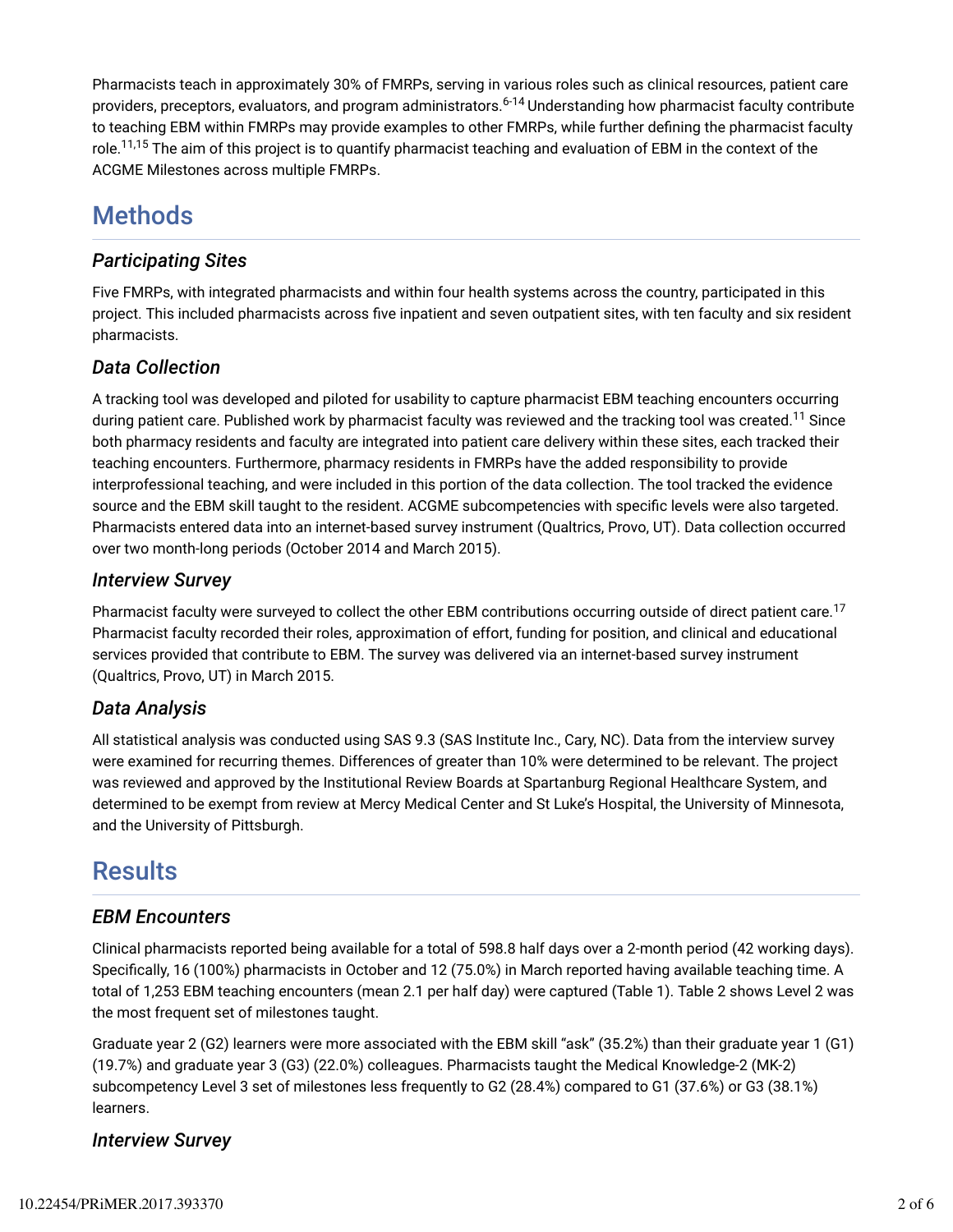Nine out of 10 pharmacist faculty responded to the survey. Pharmacist faculty reported providing the following FMRP roles: preceptor (100%), lecturer (89.9%), provider (77.8%), expert/consultant (77.8%), health care team (66.7%), and other (11.1%). Participation in various educational services included lecturer (89.9%), curricular assessment (77.8%), curricular development (66.7%), direct instruction of journal club (66.7%), and offering an EBMspecific rotation (66.7%). Funding sources for pharmacists' salaries ranged from 46.7% paid from the clinic or institution, 6.7% from the school of medicine, 13.3% from the college of pharmacy, and 25.0% from the FMRP. Pharmacists reported providing direct evaluation of competencies for physician residents by: committee work (44.4%), end of rotation evaluation (77.8%) and other resident evaluations (77.8%).

## **Discussion**

Pharmacists relied mostly on point-of-care resources, expert opinion, and guidelines as their evidence provided for EBM. Expert opinion is considered to be a low level of evidence, similar to a case series, compared to primary literature and tertiary sources.<sup>18</sup> The frequent use of expert opinion is not unexpected as the rate is similar to previously published results, and 77.8% of these faculty pharmacists selected expert/consultant as their role.<sup>11</sup> Also, pharmacists may be providing higher level evidence, but selected expert opinion if they did not direct learners to the specific EBM resource.

Pharmacists tracked the EBM skill "apply" most commonly, and "appraise" the least. This likely reflects the tracking tool design, since it only captured those encounters occurring with patient care, and not during activities occurring in the other faculty roles. The "appraise" skill may be better captured during non-patient care activities such as journal club, where 55.6% of pharmacists reported facilitating.

Pharmacists taught MK-2 more than any of the other targeted subcompetencies, and may correspond to the tracking of EBM teaching during direct patient care encounters. Pharmacists coded Practice-based Learning and Improvement 2 (PBLI-2) the least. As this subcompetency mainly addresses self-directed learning and personal reflection, it may be difficult to capture during patient care.

Although pharmacists taught to all levels of the targeted subcompetencies, they most commonly taught to Level 2. While pharmacists teach to the various levels, this data does not reflect what level the resident physicians achieved.

Our results show that pharmacists participate in evaluating competencies in a variety of ways. Some variation may be reflective of the source of pharmacist funding and time dedicated for committees (eg, Clinical Competency Committee). Standards for the education and residency training of pharmacists includes educational outcomes and competencies that embrace EBM skills.<sup>19,20</sup> However, there is limited information regarding how pharmacists compare to physician or other faculty in teaching EBM or the physicians' perception of pharmacist contributions to EBM within FMRPs. These may be future areas of study.

Although this represented a multicentered cohort from across the country, only five self-selected programs and 16 clinical pharmacists were invited to participate. This does not represent all pharmacists within FMRPs. Due to varying schedules, some of the clinical pharmacists reported not being available for teaching during the study period. Our cohort included pharmacists who practiced only outpatient, only inpatient, and combinations of both. The differences in setting and funding represent the diversity of pharmacists in FMRPs across the nation.

Data collection occurred in October and March, attempting to capture knowledge and progression throughout the year. Further research should include resident physician retention of the competencies attained from interactions with clinical pharmacists.

# **Conclusion**

Our data demonstrates that clinical pharmacists are providing evidence and teaching EBM skills in the context of the ACGME competencies across multiple sites in FMRPs. Physician residents experience unique barriers to using EBM in everyday practice, and this study provides an example of how nonphysician educators, such as pharmacists,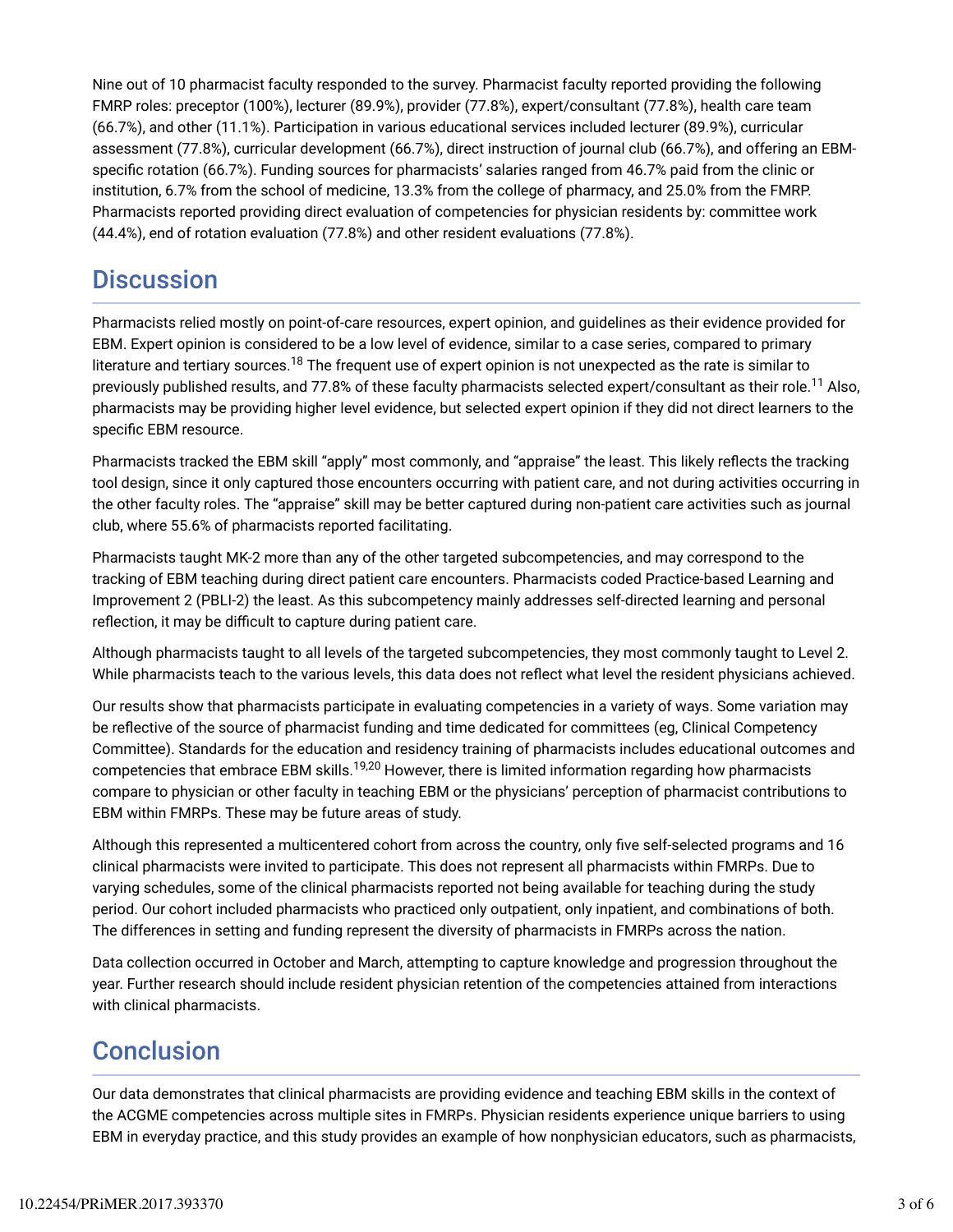# Tables and Figures

| <b>EBM Outcome Measure</b>                                                                                                                                            | 1,253 Encounters n (%) |  |  |  |  |
|-----------------------------------------------------------------------------------------------------------------------------------------------------------------------|------------------------|--|--|--|--|
| <b>EBM Reference Used</b>                                                                                                                                             |                        |  |  |  |  |
| Guideline                                                                                                                                                             | 433 (34.6)             |  |  |  |  |
| Primary literature                                                                                                                                                    | 156 (12.5)             |  |  |  |  |
| Tertiary                                                                                                                                                              | 231 (18.4)             |  |  |  |  |
| Point-of-care                                                                                                                                                         | 798 (63.7)             |  |  |  |  |
| Expert                                                                                                                                                                | 708 (56.5)             |  |  |  |  |
| <b>EBM Skill Taught</b>                                                                                                                                               |                        |  |  |  |  |
| Ask                                                                                                                                                                   | 306 (24.4)             |  |  |  |  |
| Acquire                                                                                                                                                               | 480 (38.3)             |  |  |  |  |
| Appraise                                                                                                                                                              | 264 (21.1)             |  |  |  |  |
| Apply                                                                                                                                                                 | 1050 (83.8)            |  |  |  |  |
| <b>ACGME Subcompetency</b>                                                                                                                                            |                        |  |  |  |  |
| Medical Knowledge (MK-2):<br>Applies critical thinking skills in patient care                                                                                         | 944 (75.3)             |  |  |  |  |
| Systems-based Practice (SBP-1):<br>Provides cost-conscious medical care                                                                                               | 227(18.1)              |  |  |  |  |
| Systems-based Practice (SBP-2):<br>Emphasizes patient safety                                                                                                          | 249 (19.9)             |  |  |  |  |
| Practice-based Learning and Improvement (PBLI-1).<br>locates, appraises, and assimilates evidence from scientific<br>studies related to the patient's health problems | 292 (23.3)             |  |  |  |  |
| Practice-based Learning and Improvement (PBLI-2):<br>Demonstrates self-directed learning                                                                              | 149 (11.9)             |  |  |  |  |
| Patient Care (PC-2):<br>Cares for patients with chronic conditions                                                                                                    | 391 (31.2)             |  |  |  |  |

# Table 1: Primary Outcome Measures: Reference Used, Skill Taught, and<br>ACGME Subcompetency Utilization in Pharmacist Teaching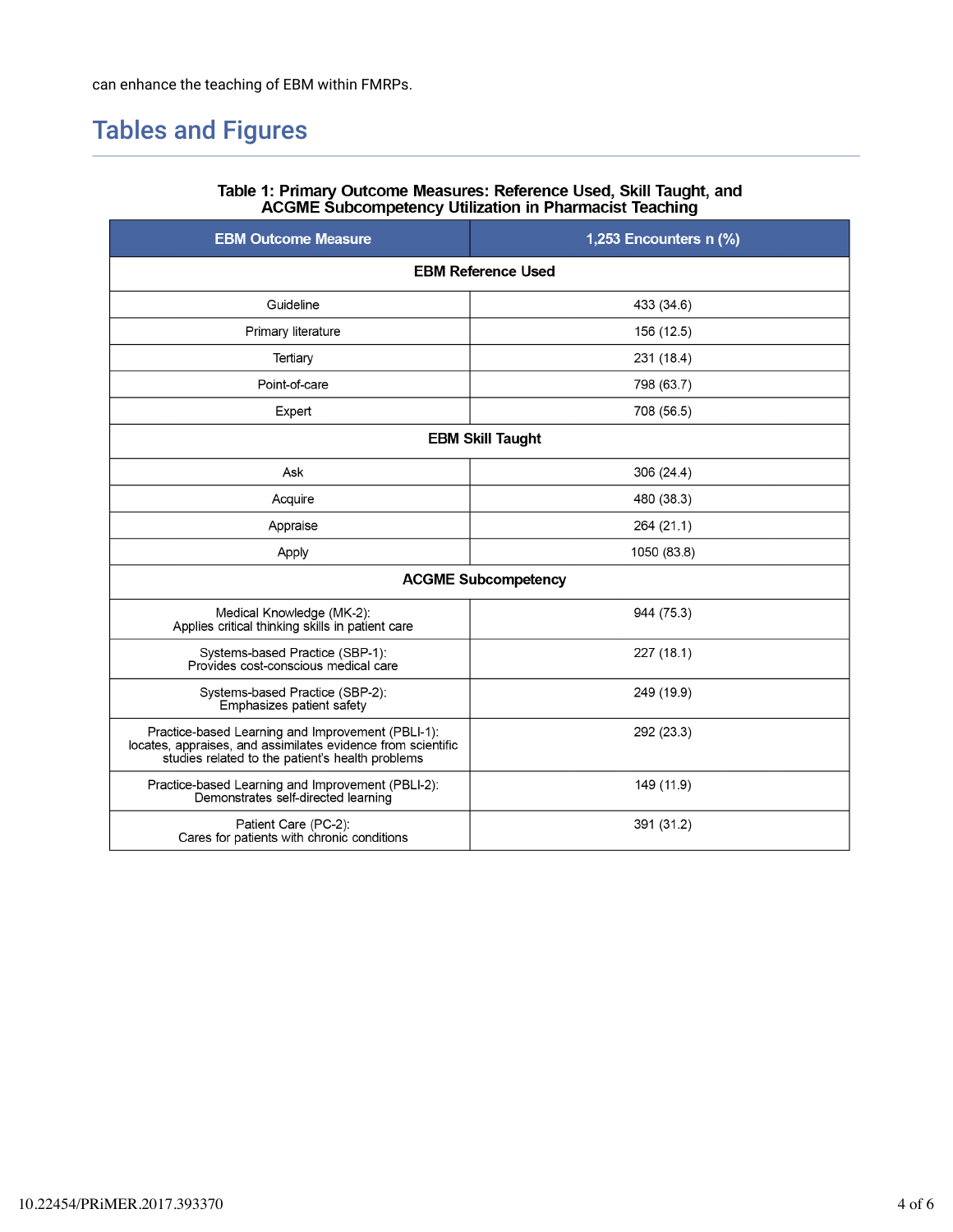| <b>Subcompetency</b>                                                                                                                                                     | Level 1 | Level <sub>2</sub> | Level 3       | Level 4     | Level 5        |
|--------------------------------------------------------------------------------------------------------------------------------------------------------------------------|---------|--------------------|---------------|-------------|----------------|
|                                                                                                                                                                          | $n$ (%) | $n$ (%)            | $n$ (%)       | $n$ (%)     | $n$ (%)        |
| Medical Knowledge (MK-2):                                                                                                                                                | 97      | 328                | 344           | 86          | 89             |
| Applies critical thinking skills in patient care                                                                                                                         | (7.7)   | (26.2)             | (27.5)        | (6.9)       | (7.1)          |
| Systems-based Practice (SBP-1):                                                                                                                                          | 4       | 67                 | 130           | 15          | 11             |
| Provides cost-conscious medical care                                                                                                                                     | (0.3)   | (5.3)              | (10.4)        | (1.2)       | (0.9)          |
| Systems-based Practice (SBP-2):                                                                                                                                          | 37      | 187                | 11            | 11          | 3 <sub>1</sub> |
| Emphasizes patient safety                                                                                                                                                | (3.0)   | (14.9)             | (0.9)         | (0.9)       | 0.2)           |
| Practice-based Learning and Improvement (PBLI-1):<br>locates, appraises, and assimilates evidence from<br>scientific studies related to the patient's health<br>problems | (0.1)   | 75<br>(6.0)        | 172<br>(13.7) | 42<br>(3.4) | 2<br>(0.2)     |
| Practice-based Learning and Improvement (PBLI-2):                                                                                                                        | (0.1)   | 66                 | 0             | 71          | 11             |
| Demonstrates self-directed learning                                                                                                                                      |         | (5.3)              | (0)           | (5.7)       | (0.9)          |
| Patient Care (PC-2):                                                                                                                                                     | 6       | 243                | 85            | 13          | 44             |
| Cares for patients with chronic conditions                                                                                                                               | 0.5)    | (19.4)             | (6.8)         | (1.0)       | (3.5)          |
| Total                                                                                                                                                                    | 146     | 966                | 742           | 238         | 160            |
| $(n=2,252)^*$                                                                                                                                                            | (6.5)   | (42.9)             | (32.9)        | (10.6)      | (7.1)          |

#### Table 2: Level of ACGME Subcompetency Taught by Pharmacist for Encounters (n=1.253)

\*In the 1,253 encounters, 2,252 subcompetencies taught.

#### Acknowledgements

Portions of this article were presented at the 2015 Society of Teachers of Family Medicine Annual Spring Conference.

#### Corresponding Author

Jean Moon, PharmD, BCACP

7-103 Weaver-Densford Hall 308 Harvard St. SE Minneapolis, MN 55455. 612-730-7212. Fax: 612-625-9931. jmoon@umn.edu

#### **Author Affiliations**

Jean Moon, PharmD, BCACP - University of Minnesota College of Pharmacy Jody Lounsbery, PharmD, BCPS - University of Minnesota College of Pharmacy Amie Hall, PharmD - Family Health Clinic, Eglin Air Force Base, Florida Stephanie L. Ballard, PharmD, BCPS - University of Pittsburgh Medical Center, Shadyside Family Medicine Residency Nicholas Owens, PharmD, BCPS - Philadelphia College of Pharmacy Andrew Slattengren, DO - University of Minnesota Medical School, North Memorial Family Medicine Residency

#### References

- 1. Shaneyfelt T, Baum KD, Bell D, Feldstein D, Houston TK, Kaatz S, Whelan C, Green M. Instruments for evaluating education in evidence-based practice: a systematic review. JAMA. 2006;296:1116-27. https://doi.org/10.1001/jama.296.9.1116.
- 2. Accreditation Council for Graduate Medical: Milestones. http://www.acgme.org/acgmeweb/tabid /430/ProgramandInstitutionalAccreditation/NextAccreditationSystem/Milestones.aspx. Accessed March 31, 2015.
- 3. Accreditation Council for Graduate Medical Education and American Board of Family Medicine. The family medicine milestone project (September 2013). http://www.acgme-nas.org/assets/pdf/Milestones